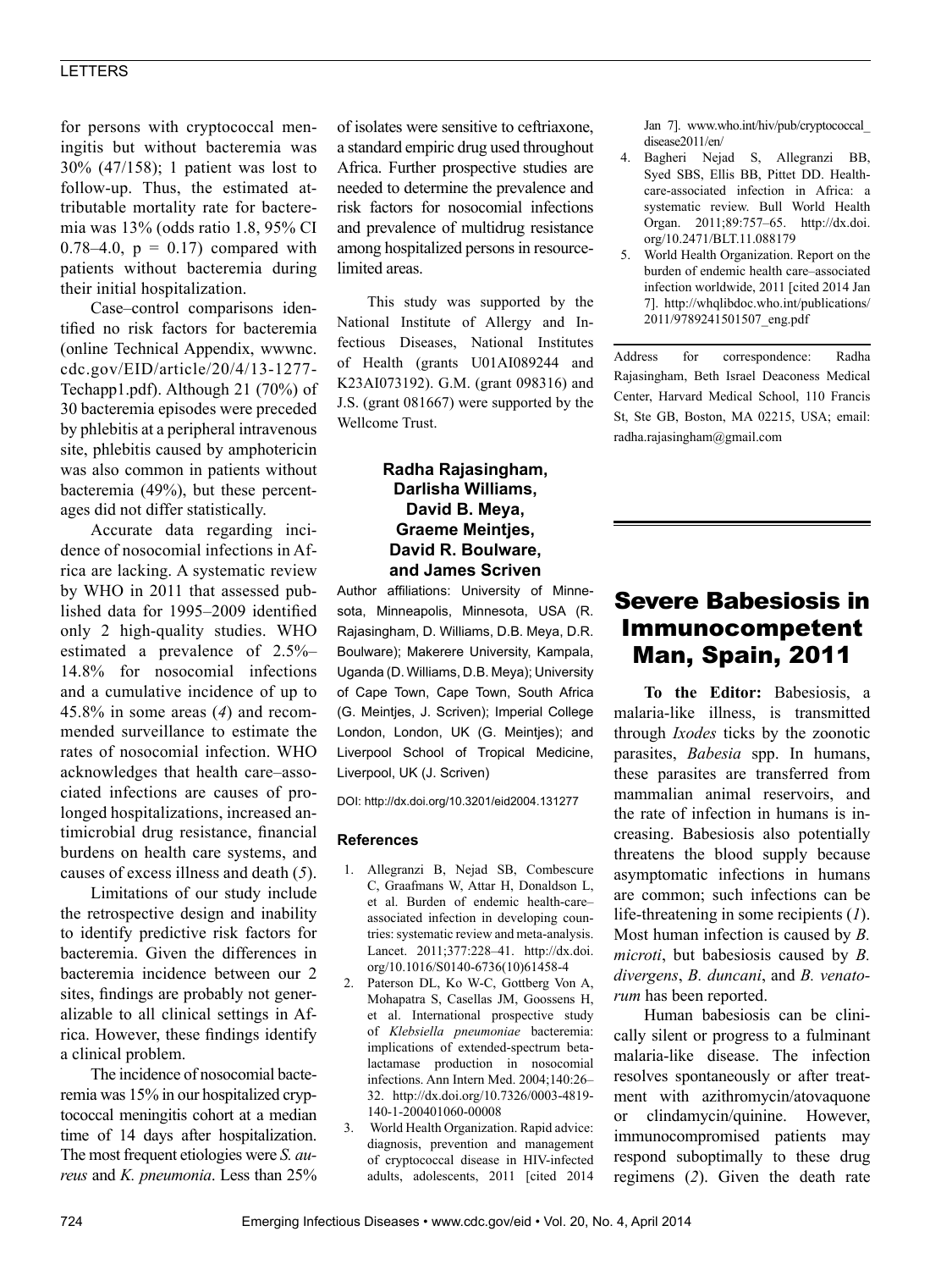## LETTERS

associated with babesiosis, no treatment is fully satisfactory (*3*). Infection with *B. divergens* is particularly problematic and is associated with a high death rate in splenectomized or immunocompromised patients (*3*). In Europe, sporadic cases of babesiosis have also been reported in immunocompetent persons (*4*).

In October 2011, a 46-year-old man whose spleen was intact was hospitalized after 3 days of fever, severe abdominal pain, jaundice, and black and red deposits in his urine. The man lived in a rural area in Asturias, Spain, where he was employed as a forest ranger. He reported that he removed ticks from his dogs.

Laboratory findings included hemoglobin 12.3 g/dL (reference range 13.8–17.2 g/dL); creatinine 1.52 mg/ dL (reference range 0.7–1.3 mg/dL); total and direct/conjugated bilirubin 18.4 and 12.8 mg/dL (reference ranges total 0.3–1.9 mg/dL; direct/conjugated 0–0.3 mg/dL), lactate dehydrogenase 822 IU/L (reference range 105–333 IU/L; and showed thrombopenia, low haptoglobina, and hematuria. A value of 35% CD4+ T cells (reference range 30%–60%) indicated normal immune status. Results of serologic tests for hepatitis; HIV; and *Bartonella*, *Brucella*, *Leishmania*, *Leptospira*, and *Borrelia* spp. and of blood cultures were negative. Abdominal ultrasound scan revealed mild hepatomegaly and cortical echogenicity compatible with acute kidney failure. Howell-Jolly bodies were identified in blood, and functional splenic studies were conducted. Scintigraphic parameters showed a normal deposit of radioactive hepato-splenic material, compatible with a normal-sized spleen of 13.4 cm.

Giemsa-stained blood smears showed intra-erythrocytic parasites, mainly observed in the 2-celled dividing pyriform stage, leading to the diagnosis of babesiosis with a parasitemia level of 10% (Figure). The complete *B. divergens* 18S rRNA gene was amplified



Figure. A Giemsa-stained thin film of blood from a 46-year-old man showing *Babesia divergens*. Double pear shaped intraerythrocytic parasites are indicated by arrows. Slides were examined with a Nikon microscope (Nikon Instruments, Inc., Melville, NY, USA) at 60x magnification. Scale bar indicates 500 nm. A color version of this figure is available online (wwwnc.cdc.gov/eid/ article/20/4/13-1409-F1 htm).

from the patient's blood (*5*), and the nucleotide sequencing (GenBank accession no. KF533077) showed 100% homology with *B. divergens* human strains (GenBank accession nos. FJ944822 and FJ944823) (*5*) and with 2 babesiosis cases reported previously (*4*). Indirect immunofluorescent assays of *B. divergens* cultures showed specific antibodies against *B. divergens* in the patient's serum (online Technical Appendix Figure, wwwnc.cdc.gov/EID/ article/20/4/13-1409-Techapp1.pdf). The patient was treated with 650 mg oral quinine every 8 hours and 600 mg intravenous clindamycin every 6 hours. The parasitemia diminished gradually and resolved 10 days later, but the hemolytic anemia remained severe, as evidenced by hemoglobin of 7.2 g/dL.

The man's illness unexpectedly relapsed on day 18 after treatment. His reticulocyte count was elevated, and parasites were once again detected in blood samples. Thus, treatment was changed to a combination of atovaquone/proguanil 250/100 mg administered every 8 hours plus azithromycin 500 mg every 24 hours. Two weeks later, the patient's hemoglobin was 8.7

g/dL, and no parasites were detectable by microscopy. The treatment was extended for an additional 5 weeks, and the patient was free of parasites on subsequent visits.

We have described what appears to be the third case of human babesiosis in nonsplenectomized patients in Europe. Human presence in tick, cattle, and domestic animal habitats could be responsible for this case. Martinot et al. (*4*) earlier pointed out that in Europe, babesiosis can also occur in persons with intact spleens. A combination of clindamycin and quinine is the recommended treatment of severe babesiosis (*2*,*3*). However, in this case, the recommended therapy failed, and therapy was switched to atovaquone/proguanil plus azithromycin. Other case reports have also related failure, ineffectiveness, adverse reaction, or persistent and relapsing babesiosis to clindamycin and quinine treatment in splenectomized patients infected by *B. divergens* or *B. microti* (*3,6–9*) or suspected *B. microti* drug resistance in immunocompromised patients (*2*). The recently sequenced *B. microti* genome reveals absence of proteases necessary to digest host hemoglobin and hemozoin formation by the parasite; this absence may explain the ineffectiveness of chloroquine, and perhaps other compounds of the aminoquinoline family used in babesiosis therapy (*10*).

This clinical case report, together with the failure of clindamycin and quinine to successfully eliminate the parasite *Babesia*, again opens the debate about the limitations of conventional treatment for severe human babesisosis in immunocompetent and immunocompromised patients. The capability of *Babesia* spp. to invade erythrocytes is the key step of the disease process. Focusing on *Babesia* spp. molecules involved in the invasion steps may offer new targets for the development of new prophylaxis and treatment for human babesiosis.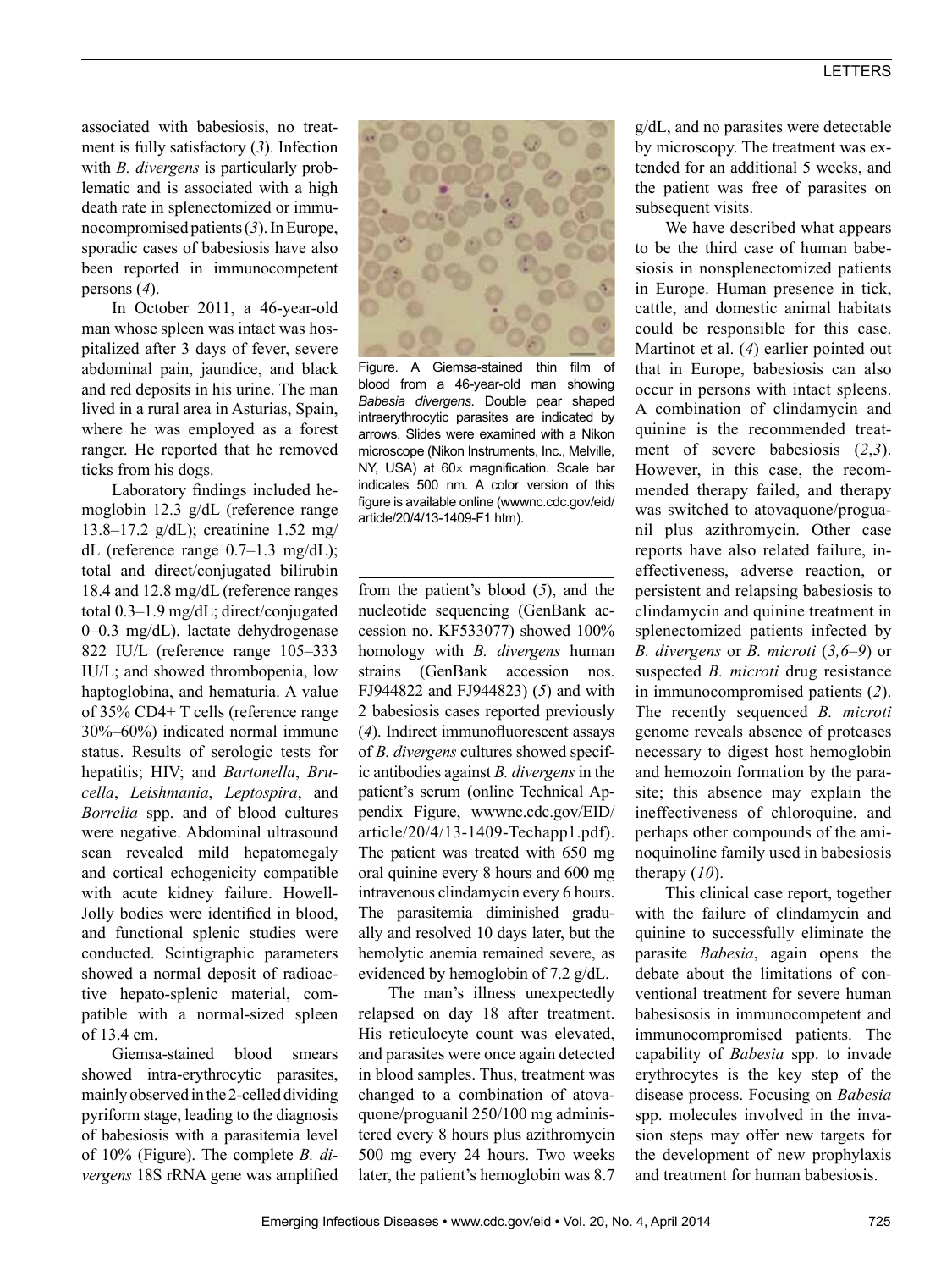## LETTERS

#### **Acknowledgments**

We thank Aurelio Velasco for reviewing the manuscript.

This work was funded by grants from Ministerio de Economia y Competitividad (AGL2010-21774) and Instituto de Salud Carlos III (MPY1411/09) from Spain to E.M. Work in the laboratory of C.A.L. is funded by the NIH (HL105694).

## **Luis M. Gonzalez, Susana Rojo, Fernando Gonzalez-Camacho, Daniel Luque, Cheryl A. Lobo, and Estrella Montero**

Author affiliations: Centro Nacional de Microbiologia, Majadahonda, Spain (L.-M. Gonzalez, F. Gonzalez-Camacho, D. Luque, E. Montero), Hospital Universitario Central de Asturias, Asturias, Spain (S. Rojo); and New York Blood Center, New York, New York, USA (C.A. Lobo)

DOI: http://dx.doi.org/10.3201/eid2004.131409

#### **References**

- 1. Lobo CA, Cursino-Santos JR, Alhassan A, Rodrigues M. *Babesia*: an emerging infectious threat in transfusion medicine. PLoS Pathog. 2013;9:e1003387. http://dx.doi. org/10.1371/journal.ppat.1003387
- 2. Wormser GP, Prasad A, Neuhaus E, Joshi S, Nowakowski J, Nelson J, et al. Emergence of resistance to azithromycin-atovaquone in immunocompromised patients with Babesia microti infection. Clin Infect Dis. 2010;50:381–6.
- 3. Gorenflot A, Moubri K, Precigout E, Carcy B, Schetters TP. Human babesiosis. Ann Trop Med Parasitol. 1998;92:489–501. http://dx.doi.org/10.1080/00034989859465
- 4. Martinot M, Zadeh MM, Hansmann Y, Grawey I, Christmann D, Aguillon S, et al. Babesiosis in immunocompetent patients, Europe. Emerg Infect Dis. 2011;17:114–6. http://dx.doi.org/10.3201/eid1701.100737
- 5. Malandrin L, Jouglin M, Sun Y, Brisseau N, Chauvin A. Redescription of *Babesia capreoli* (Enigk and Friedhoff, 1962) from roe deer (*Capreolus capreolus*): isolation, cultivation, host specificity, molecular characterisation and differentiation from *Babesia divergens*. Int J Parasitol. 2010;40:277–84. http:// dx.doi.org/10.1016/j.ijpara.2009.08.008
- 6. Centeno-Lima S, do Rosario V, Parreira R, Maia AJ, Freudenthal AM, Nijhof AM, et al. A fatal case of human babesiosis in Portugal: molecular and phylogenetic

analysis. Trop Med Int Health. 2003;8:760–4. http://dx.doi.org/10.1046/ j.1365-3156.2003.01074.x

- 7. Corpelet C, Vacher P, Coudore F, Laurichesse H, Conort N, Souweine B. Role of quinine in life-threatening *Babesia divergens* infection successfully treated with clindamycin. Eur J Clin Microbiol Infect Dis. 2005;24:74–5. http://dx.doi. org/10.1007/s10096-004-1270-x
- 8. Haapasalo K, Suomalainen P, Sukura A, Siikamaki H, Jokiranta TS. Fatal babesiosis in man, Finland, 2004. Emerg Infect Dis. 2010;16:1116–8. http://dx.doi. org/10.3201/eid1607.091905
- Hatcher JC, Greenberg PD, Antique J, Jimenez-Lucho VE. Severe babesiosis in Long Island: review of 34 cases and their complications. Clin Infect Dis. 2001;32:1117–25. http://dx.doi. org/10.1086/319742
- 10. Cornillot E, Hadj-Kaddour K, Dassouli A, Noel B, Ranwez V, Vacherie B, et al. Sequencing of the smallest Apicomplexan genome from the human pathogen *Babesia microti*. Nucleic Acids Res. 2012;40:9102–14. http://dx.doi. org/10.1093/nar/gks700

Address for correspondence: Estrella Montero, Centro Nacional de Microbiologia, Instituto de Salud Carlos III, Carretera Majadahonda-Pozuelo, Km 2,2, Majadahonda, Madrid, 28220, Spain; email: estrella.montero@isciii.es

# Q Fever Endocarditis and New Coxiella burnetii Genotype, Saudi Arabia

**To the Editor.** Q fever is a worldwide zoonosis caused by an obligate intracellular bacterium, *Coxiella burnetii* (*1*). Q fever endocarditis is associated with surgery for 15%–73% of patients, causes death for 5%–65% of patients, and induces a large number of relapses when the endocarditis is inadequately treated (*1*). The most serious risk factor for endocarditis is a substantial underlying valvulopathy, but progression to endocarditis is

also found in patients with clinically silent, previously undiagnosed, valvulopathies (*1*). Since the 1960s, Q fever has been recognized as a public health problem in Saudi Arabia, and studies have shown that coxiellosis occurs in livestock (*2*,*3*). Only a few cases of Q fever endocarditis in Saudi Arabia have been reported (*4*–*6*). We report 2 new cases of Q fever endocarditis and detection of a new *C. burnetii* genotype in this country.

The first case was detected in 2007 in a 45-year-old man in Saudi Arabia who had fever, pneumonia, and asthenia. A transesophageal echocardiogram showed endocarditis. Results of an immunofluorescence assay were positive for *C. burnetii*; phase I titers for IgG, IgM, and IgA were 51,200, 100, and 25, respectively, and phase II titers were 102,400, 200, and 50, respectively. Serum and blood samples were negative for *C. burnetii* by real-time PCR for the IS1111 and the IS30A spacers (*7*). For each sample, the quality of DNA extraction was verified by real-time PCR for a housekeeping gene encoding β-actin (*7*). The aortic valve was surgically replaced, and *C. burnetii*–specific PCR results for the valve were positive. According to multispacer sequence typing (*8*), this *C. burnetii* isolate was a new genotype, MST51 (Figure). A *C. burnetii* isolate was cultured from the valve of this patient by the shell-vial method that used human embryonic lung cells (*7*). IgG anticardiolipin testing results were negative (*9*). The patient was given 200 mg oral doxycycline daily and 200 mg oral hydroxychloroquine 3 times daily for 18 months.

The second case was detected in 2012 in a 13-year-old boy in Saudi Arabia who had tetralogy of Fallot, a prosthetic pulmonary valve, 2 intracardiac stents, and long-term fever. Serologic testing results were positive for *C. burnetii*; phase I titers for IgG, IgM, and IgA were 51,200, 400, and 200, respectively, and phase II titers were 102,400, 800, and 400, respectively. Whereas serum and blood